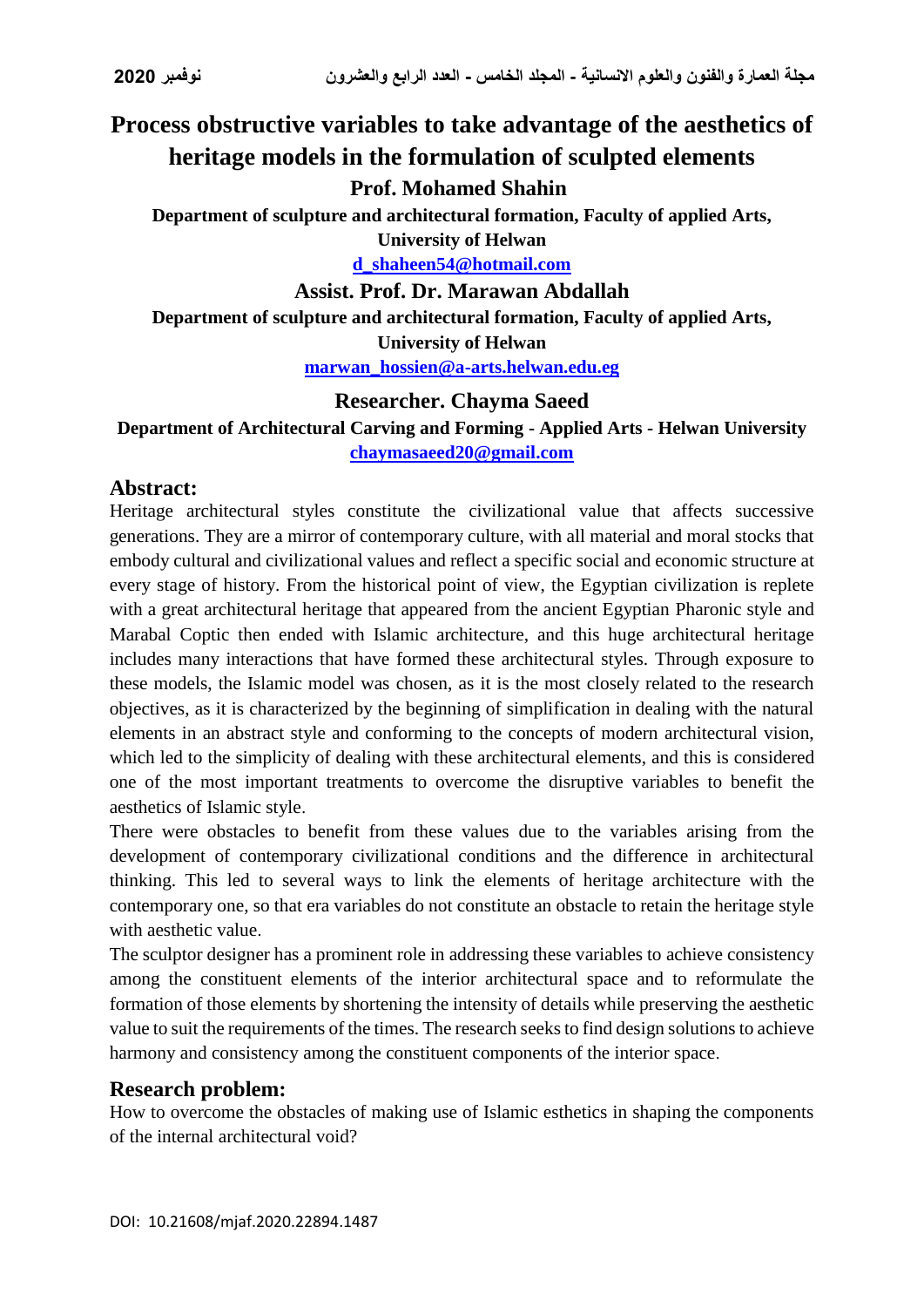# **Research goal:**

Addressing obstacles to the use of Islamic esthetics in the formation of internal architectural vacuum components.

# **Research hypothesis:**

By studying the factors that affect the Islamic style in the internal architectural space and its causes, the types of these models can be reformulated carvings.

# **The theory of the Research:**

Islamic architecture was founded on the foundations of the Eastern and Christian arts in Egypt and Levant which had a different style, each of which has its own special character, including Fatimid, Ayyub, Ottoman, Mameluke, and other styles, all of which formed the Islamic architecture. Buildings were built by Muslims in areas such as the Arabian Peninsula, Iraq, Egypt, the Levant, the Maghreb, Turkey, Iran, Khorasan, Mesopotamian and Sindh countries, as well as areas that have been ruled by Islam for long, such as Andalusia (now Spain) and India. The characteristics of the Islamic architecture and its characteristics were greatly influenced by the Islamic religion and the scientific renaissance that followed it. It has varied from region to region depending on weather and the former architectural and civilizational heritage in the region. We also see the evolution of form and function over time and the changing living and cultural conditions of the population.

The architectural styles were diverse and different, although styles varied from one place to another, but these styles were characterized by unity. All architectural styles had constants, either from the architectural layout or from the interior design, but each region had its own environment, character, and unique architectural heritage, as well as its impact of the intellectual and spiritual aspects of Islam, which showed a distinguished mixture of architecture, that continued to be rooted and developed until it rid itself of the influence of the former styles, and the Islamic style became self-contained and influenced by other styles. The Islamic architecture has succeeded in balancing religious feelings and aspects through a set of foundations, rules and constructions reached by both the Islamic artist and the architecture, through which construction problems can be solved by harmonious and effective solutions with religious beliefs. Through it, he also maintained social traditions and values. The architecture of Muslims has brought together all the modern and technical aspects of different former civilizations, from Persian and Roman, a civilizational heritage, to combine spiritual and functional needs. This led to the emergence of new spaces and architectural styles, making Islamic architecture distinguished from all its previous and contemporary features, because it has direct links with Al-Amara and its uniqueness with the formation and unity derived from the Islamic majority.

# **Interior architecture space and sculpture:**

The sculpture is closely linked to the architectural space, and the space is an important element for both of them, as it's the main unit in our understanding of three-dimensional forms. The architectural space is a carving block with internal spaces that may be collected from osteopathic or orthotic roofs with an emphasis on its ceilings that play an important role in defining the exterior and the general effect of the architectural vacuum. The sculpture is not confined to the outside, but extends to the inside to emphasize the identity of the formation the architect.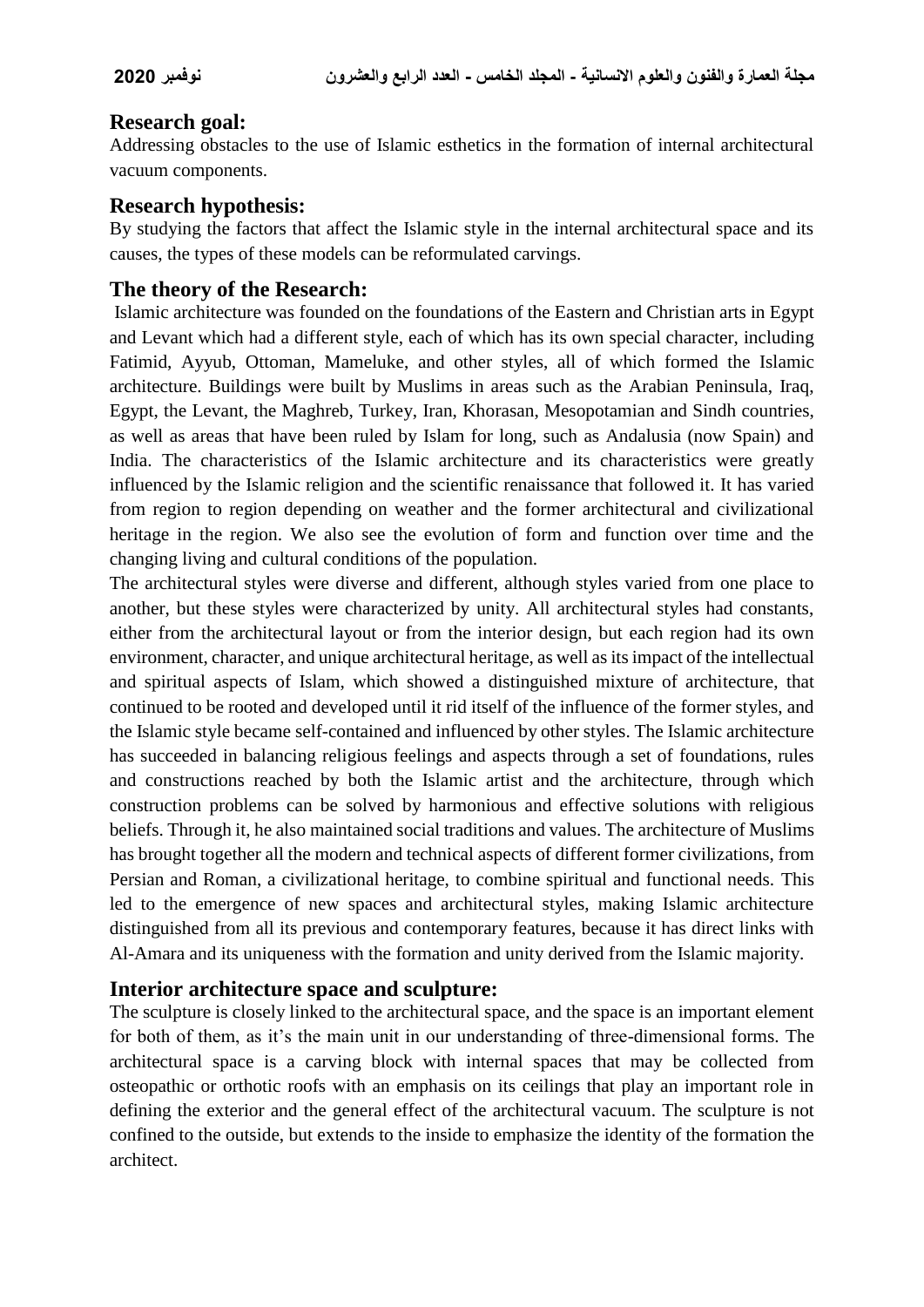# **The Impact of the current era variables to benefit from the Islamic style:**

# **Cultural variables:**

Culture refers to all the material, ethical and religious values that humans gather through the stages of development and represent all that is acquired from other cultures, pre-university education, architectural education and scientific knowledge, the issue of alienation and cultural invasion has become widespread, it is widely known because of the intercultural and, in turn, the evolution of society. The lack of Arab scientific references and publications led to the adoption of Western architectural schools and intellectual trends with the support of a range of Western architectural trends. The tremendous development of software and computer applications has led to a focus on the form without any content, designs must be compatible with the cultural context of all its variables and constants.

# **Environmental variables**

It is the climate factors and their impact on dealing with the old heritage vocabulary to express local identity and their ability to express the notion of contemporary and changes caused by technological and economic developments and social variables in shaping our daily lives, and the same old heritage vocabulary must not be exploited, but a method was created in order to solve environmental problems in a way that suits the spirit of the times, the term heritage and its main function for which it was found must be considered and then developed to suit its function

#### **Technical Variables**

The problem is that the role of all participants in the process of creativity and design is not only functional, but also artistic such as sculpture can bring about a comprehensive change in the dynamics of the architectural space as a whole. The designer can combine the functional requirements of the space with esthetic enrichment to make it a good architectural formation.

# **The basic design solutions for addressing the internal space of Islamic style architectural elements:**

The design treatments of elements of Islamic architecture have had a direct impact on distinguishing Islamic architectural styles from other styles by using different styles to formulate those elements where there were many values such as:

• Reaching the simplification of the intensity of the details in the design in order to suit the variables in this era, whether from scale or proportions, the final shape becomes compatible with the area of the internal space.

• Sticking to the aesthetic form of the design by knowing the correct proportions when abstracting in the basic form so as not to disturb the general image of the architectural form.

• Demonstrate the interconnectedness of the elements used in the inner blank, whether of determinants that include ceilings, floors, walls, or sculptural blocks.

# **Models for sculptural design designs inspired by the Islamic style:**

1- Punch Ball Mosque (Sydney - Australia):

The muqarnas was taken as a sculptural formation on one side of the walls, with proportions and sizes changing to match the space of the interior space, so that its appearance would appear to keep pace with this era.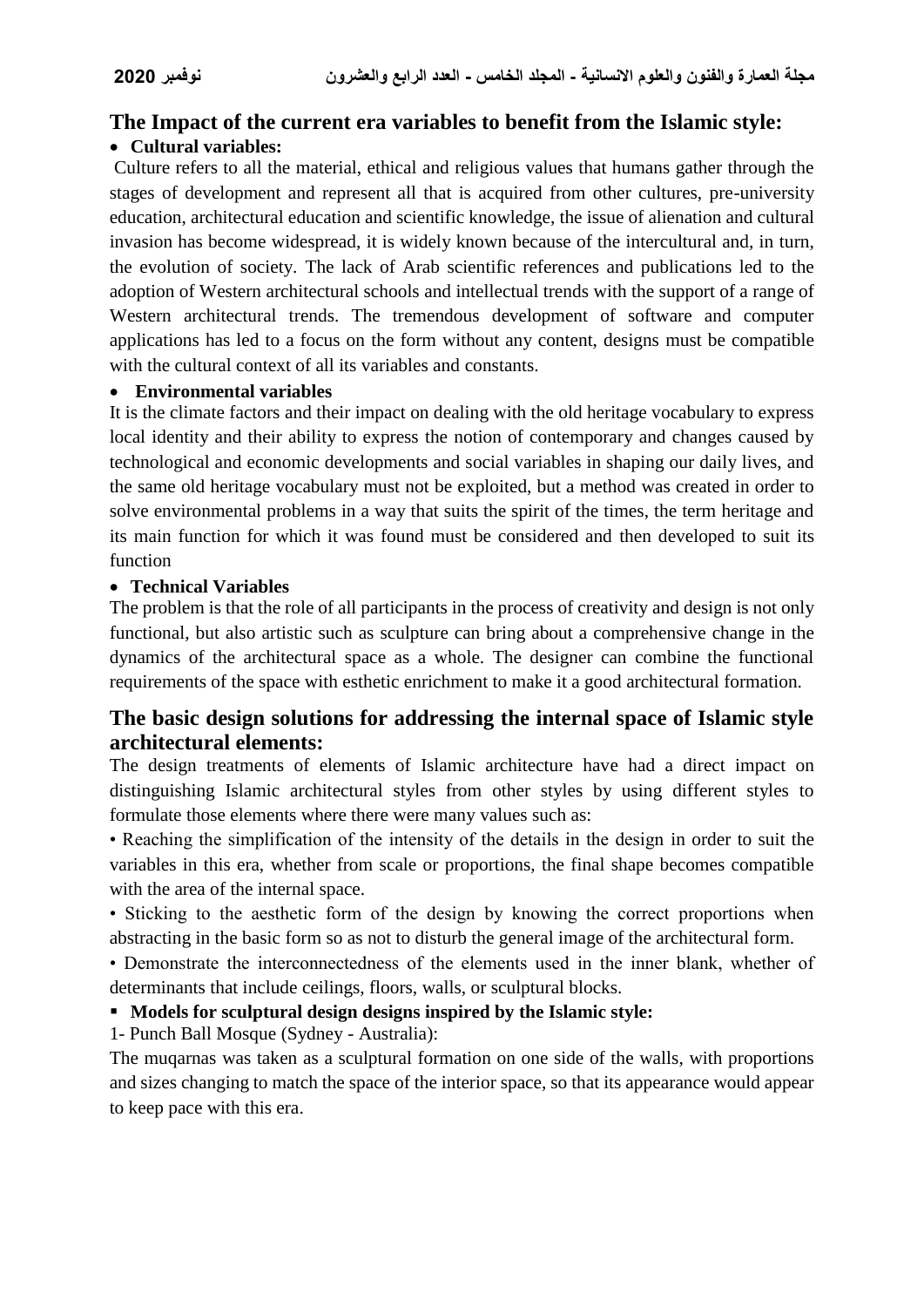

#### **Results:**

1- Emphasizing the idea that Islamic architecture has the specifications and features required to conform to the needs of this era in all respects.

2- The intellectual, religious and social variables are considered one of the most powerful forces that influence the sculptor designer and determine the design direction in the internal space.

3- The designer, the sculptor, has a great role to play in linking the aesthetic shape and the functional performance without prejudice to either of them.

# **Recommendations:**

1- Study the Islamic heritage in form and content to achieve the best results when designing in the internal space.

2- When formulating architectural elements, you must achieve the desired goal of using them to keep pace with development in this age.

3- Always search for the modern variables that appear at each period of time and affect the sense of the interior architectural space.

# **References:**

Nazif, Abd El Salam Ahmad. "Derasat fe El Omara El Islamia" El Kahera, El Hay'a El Masria El Aama Lel Ketab, (1989): p 44

1- Nazif, Abd El Salam Ahmad "studies in Islamic architecture" Cairo- the general association of books, 1989, p. 44.

Ibrahim, Mohamed Meselhy. "Gamalyat El Fenon Fe El Omara El Islamya" El Kahera, Magalet el Fekr El Eslamy El Adad El Sades W El Tes'on (2017): p 87

2- Ibrahim, Mohamed Meselhy. "aesthetics of arts in Islamic architecture" Cairo- journal of contemporary Islamic intellect- issue no. 96-2017-p.87.

El Refaie, Anwar "El Islam Fe Hadarato W Nozomoh El Edareya W El Seyaseya W El Adabeya El Elmeya W El Egtema'ea W El Ektesadeya W el Faneya" Syria , Dar El Fekr El Moaser , (1997): p 446

3- El Refaie, Anwar "Islam in its civilization and managerial, political, literature, scientific, social, economic and artistic systems" Syria- house of contemporary intellect-1997-p. 446.